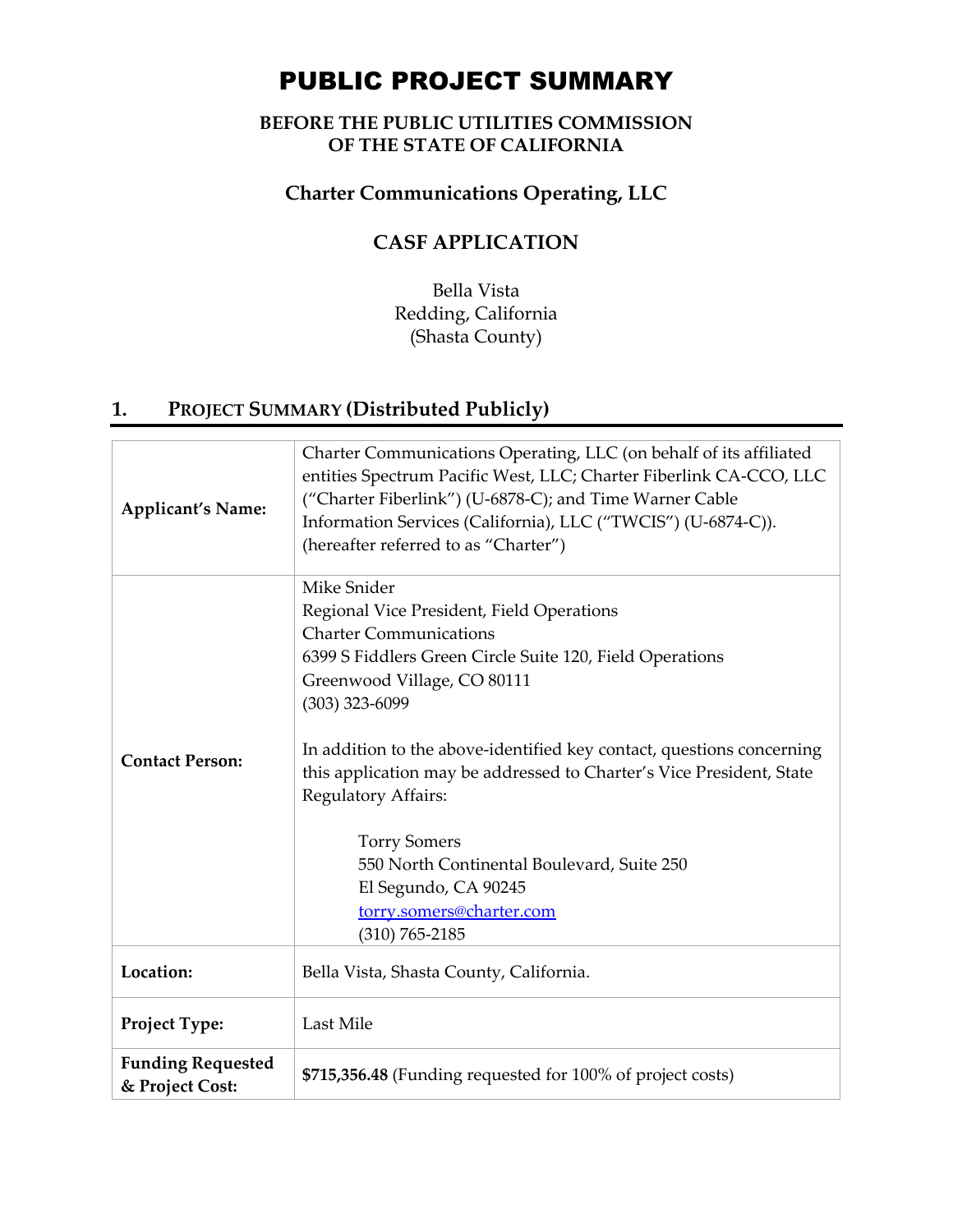## **Project Area Map**

Below is a depiction of the 13 census blocks to be served by the proposed project, located off HWY 299E, Shasta County CA. See also the map at **Attachment H** and **Attachment I**, the corresponding .kmz mapping file included in the electronic submission of this application.

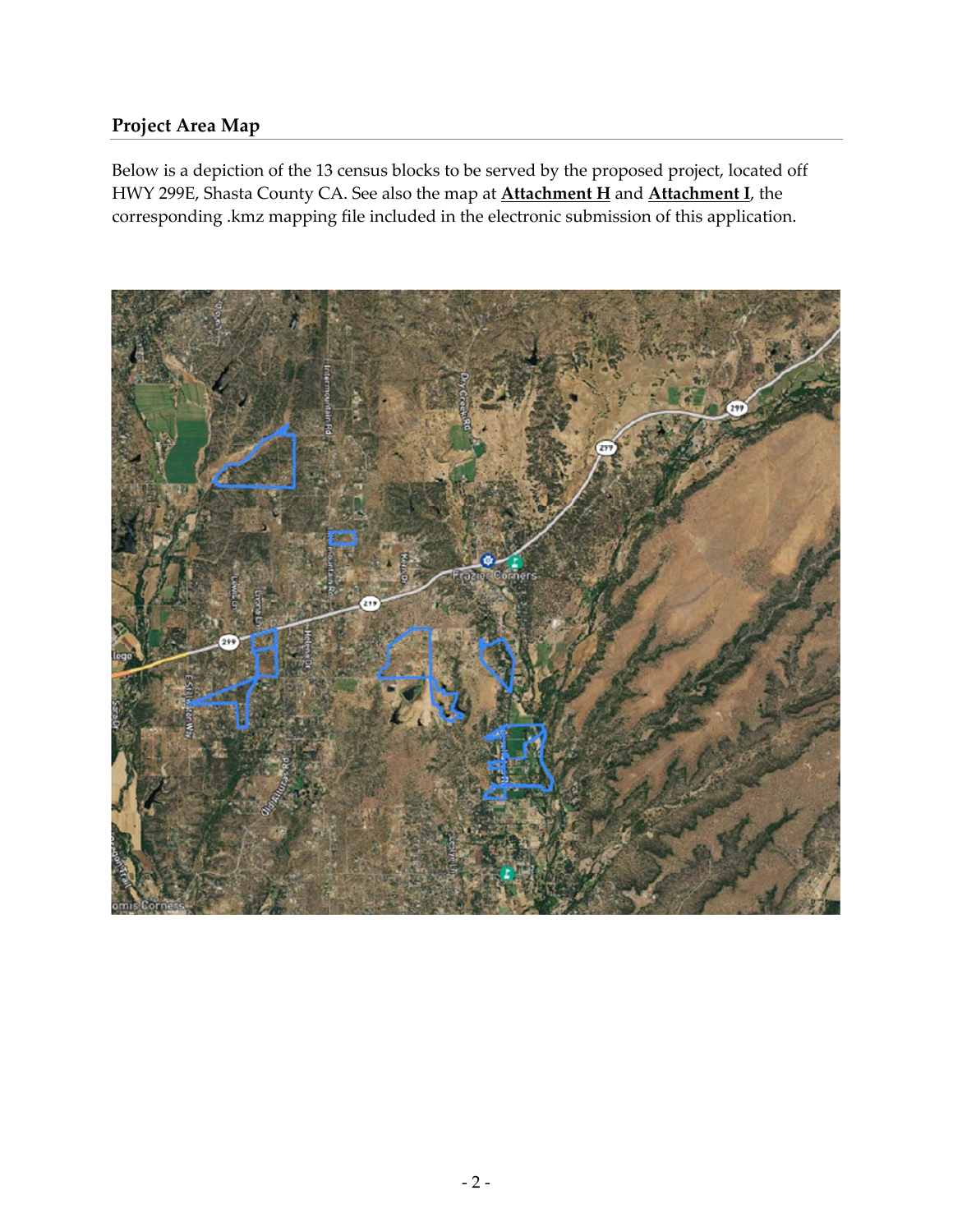### **Description of the Project**

Charter Communications Operating, LLC (on behalf of its affiliated entities Spectrum Pacific West, LLC; Charter Fiberlink CA‐CCO, LLC (U‐6878‐C); Time Warner Cable Information Services (CA) LLC (U-6874-C) (hereinafter "Charter" or "Applicant") is applying for a grant of **\$715,356.48** from the California Advanced Services Fund (CASF) Broadband Infrastructure Grant Account. The proposed project, as described below, will enable High Speed Internet services as well as Voice over Internet Protocol (VoIP) to a total of 60 CASF-eligible housing units (representing a population of 143 as of 2019) in the Bella Vista area. The **\$715,356.48** represents 100% of the projected cost of delivering service to these CASF‐eligible households.

Currently, residents of the Bella Vista area, encompassing thirteen census blocks, qualify as unserved households with no/slow‐service. The Median Household Income for the Census Block Group encompassing 11 of the 13 census blocks was \$53,889 and \$63,159 for the remaining 2 census blocks.

With Charter's proposed project, the 60 CASF-eligible housing units will be able to choose between Spectrum products with speeds up to 940 Mbps download and 35 Mbps upload. Consumers will also be able to elect services at 400/20 or 200/10 speeds, and qualifying customers will be eligible for Spectrum Internet Assist with speeds of 30/4. The proposed project will serve only residential units with the exception of a few potential small business customers. There are no anchor institutions or other public facilities that will be served as part of the project.

Charter will run approximately 6.4 total miles of new plant throughout the community, which includes linear plant extension mileage along a trench route or aerial strand. New plant describes both the infrastructure to connect the community to the tie‐in point as well as the mainline through the community and may entail both fiber and coaxial cable in parallel. In total, the project entails 2.5 miles of new coaxial cable and 3.9 miles of new fiber sheath. Two new coax nodes will be added at the end of the fiber ties located 3.9 miles from the property entrance. Approximately .57 miles of underground/aerial laterals will be used to connect households within the community. Charter expects to install laterals using new conduit and avoid the existing dry utility conduit in compliance with CPUC safety standards.

Other necessary infrastructure enhancements include the power supplies to support the build‐ out, as well as hub upgrades including fiber optic transmitter and receiver, a CMTS port and all cabling and combiner equipment needed to connect to the system.

Charter does not have existing broadband facilities in the project area. Charter does have facilities to the west of the project area servicing homes in Redding, CA. Plant was never built to the project area based on the cost of providing service to limited households.

Charter does not believe that there are any other providers offering service in the project area above 6/1 speeds and with infrastructure that could be shared for the purpose of deploying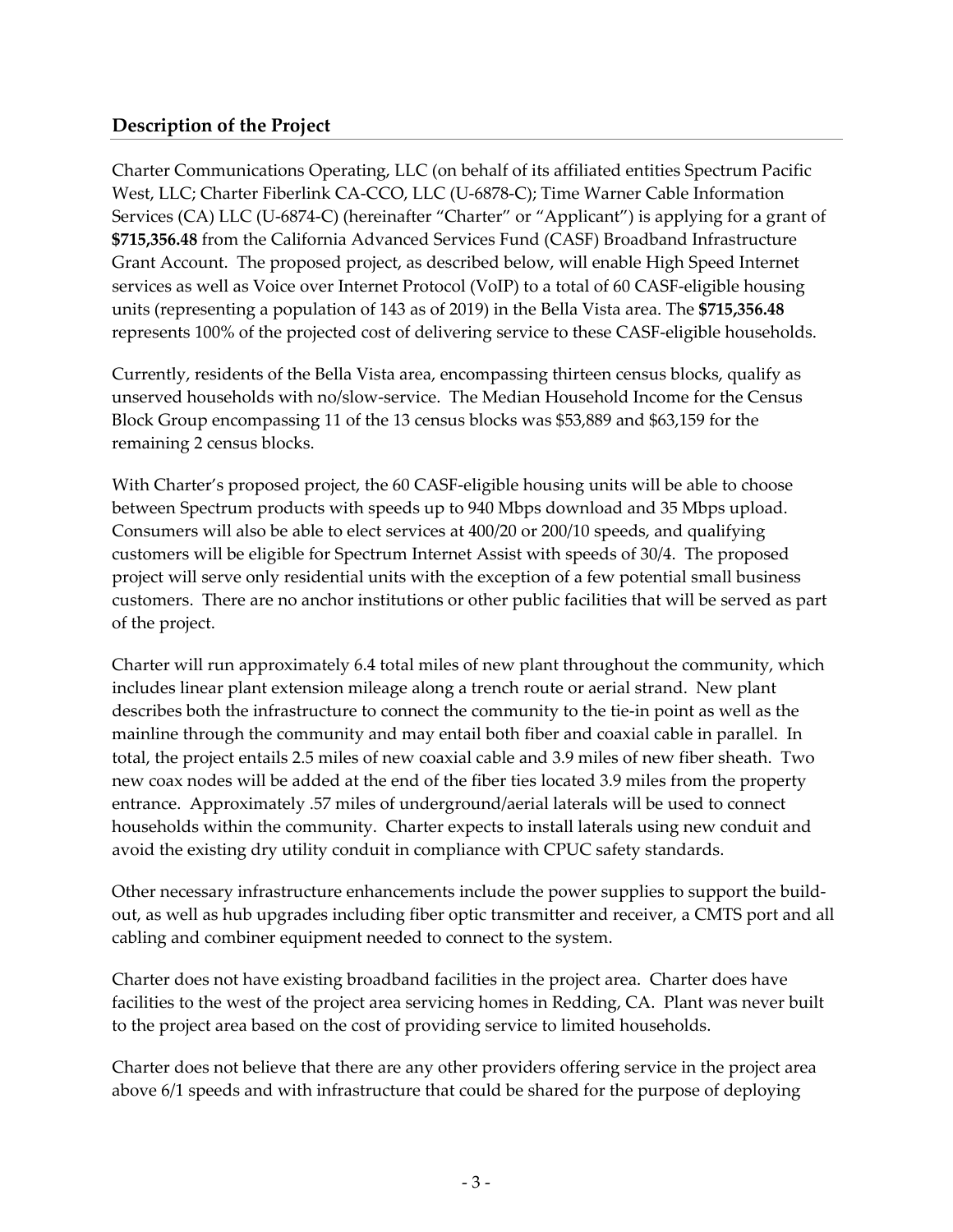broadband services. First, there is limited, if any, other provider infrastructure in the area other than satellite services. Second, Charter believes that while Frontier may have phone lines on the utility poles and underground in the project area, Frontier does not offer broadband services meeting the applicable thresholds for the area to be considered served.

The most conservative estimate of the project timeline is 326 total days. This does not account for overlapping of the design and private property approval stages, or several construction phases. Accounting for these overlapping phases, the project timeline could be 296 days or fewer. There is a risk factor associated with pole engineering and permitting. To the extent that some utility poles may not be able to be utilized, it is possible that some facilities will need undergrounding ‐ the potential for undergrounding is included in the project costs as a contingency item.

### **Funding Request:**

- **Baseline for Eligible Project (60% of total construction costs).**
- **Presence of Dial‐up Only (40%)**: The proposed build resides within an area that is currently not served by any form of wireline or wireless facilities-based broadband with speeds above 6/1. The only available service that may be offered in the project area is DSL service at speeds below the statutory threshold to be considered served.
- **Uses Existing Infrastructure (10%):** The project will connect to existing Charter nearby infrastructure thus avoiding additional costs for infrastructure outside of the project area. The project will also rely primarily on existing poles.
- **Makes a Significant Contribution to the Program Goal (10%):** The project is within a Broadband Consortium region that has not yet reached the goal of deploying broadband service at speeds of 6/1 to 98 percent of households.

#### **Census Blocks Covered:**

| 060890118011004 | 060890118011020 | 060890118012013 |
|-----------------|-----------------|-----------------|
| 060890118011007 | 060890118011022 | 060890118022021 |
| 060890118011009 | 060890118011023 | 060890118022024 |
| 060890118011012 | 060890118012003 |                 |
| 060890118011017 | 060890118012010 |                 |

### **Zip Codes Intersected:**

96003/96008/96073